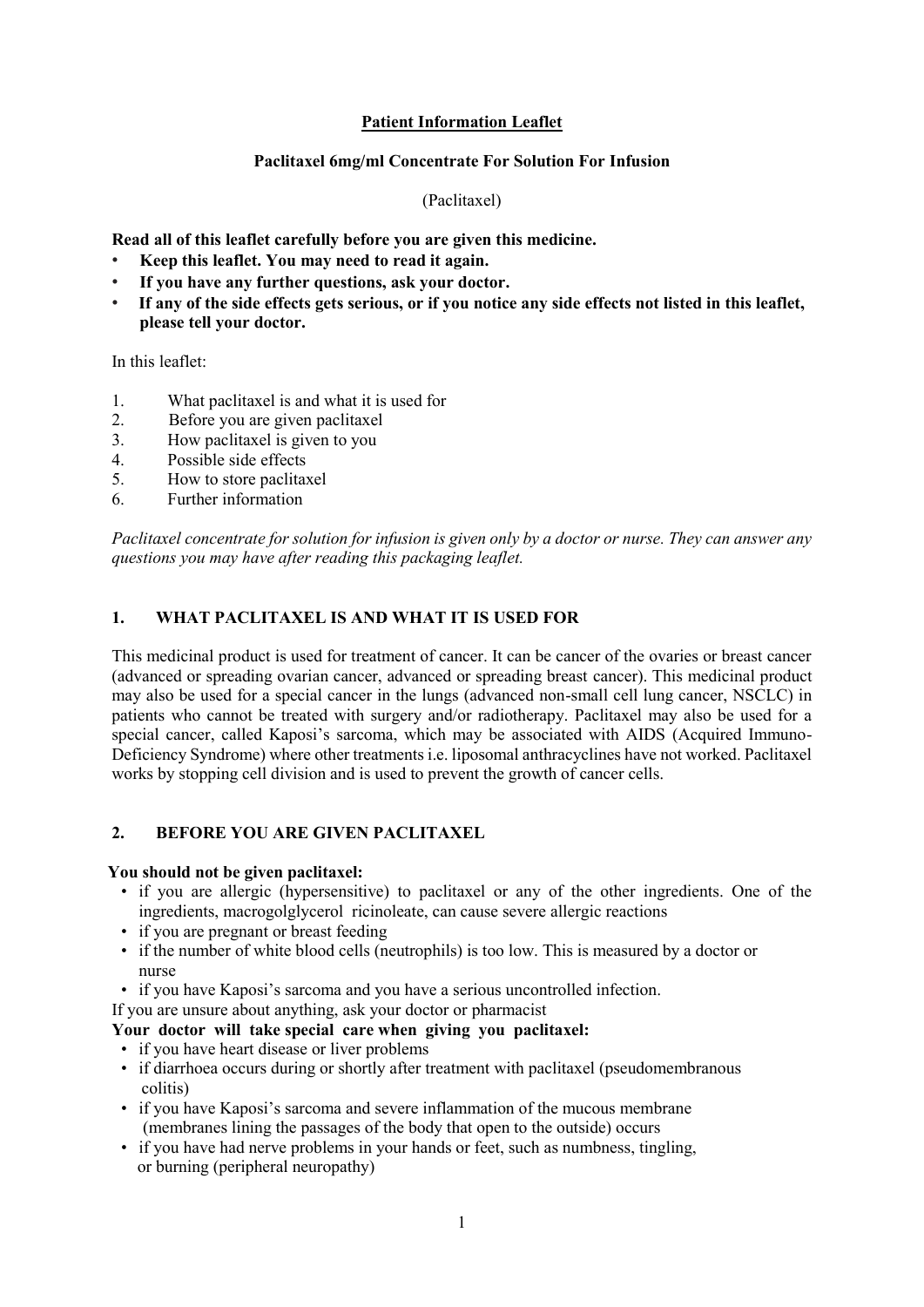- if you have blood problems, such as changes in the number of some cells
- if paclitaxel is given to you in combination with radiotherapy of the lung

#### **Consult your doctor if any of the above warnings applies to you or has applied to you in the past.**

#### **Pregnacy and Breast-feeding Pregnancy Do not use paclitaxel** if you think you are pregnant or you are trying to become pregnant. **Paclitaxel can damage the unborn baby.**

#### Pregnancy must be avoided and **both partners should use reliable contraception during treatment with paclitaxel and for at least six months after treatment.**

**Tell your doctor immediately** if you do become pregnant.

## **Breast-feeding**

Paclitaxel should not be used when you are breast-feeding. You should stop breast-feeding while you are being treated with paclitaxel. Do not restart breast-feeding until the doctor tells you it is safe to do so. Ask you doctor or pharmacist for advice before taking any medicine.

#### **Taking other medicines**

#### **Please tell your doctor or pharmacist if you are taking or have recently taken any other medicines, including medicines you have obtained without a prescription.**

When used in combination, paclitaxel should be given before cisplatin. Paclitaxel should be given 24 hours after doxorubicin.

Special care should be observed if you are taking medicines which influence the metabolism of paclitaxel such as: erythromycin, fluoxetine, gemfibrozil, rifampicin, carbamazepine, phenytoin, phenobarbital, efavirenz, and nevirapine and for HIV patients receiving protease inhibitors (ritonavir, nelfinavir) as concomitant therapy.

#### **Driving and using machines**

There is no reason why you cannot continue driving between courses of paclitaxel but you should remember that this medicine contains some alcohol and it may be unwise to drive or use machines immediately after a course of treatment. As in all cases, you should not drive or use machines if you feel dizzy or light-headed.

#### **Important information about some of the ingredients of paclitaxel**

Paclitaxel contains:

• Alcohol (ethanol) approximately 50% by volume, that is up to about 20g per dose. This is equivalent to half a litre of beer per dose or a large glass (210ml) of wine per dose. This amount may be dangerous for patients suffering from alcoholism and for high risk patients including those with liver problems or epilepsy (fits). The amount of alcohol in this product may alter the effects of other medicines.

• Macrogolglycerol ricinoleate, which can cause severe allergic (hypersensitivity) reactions.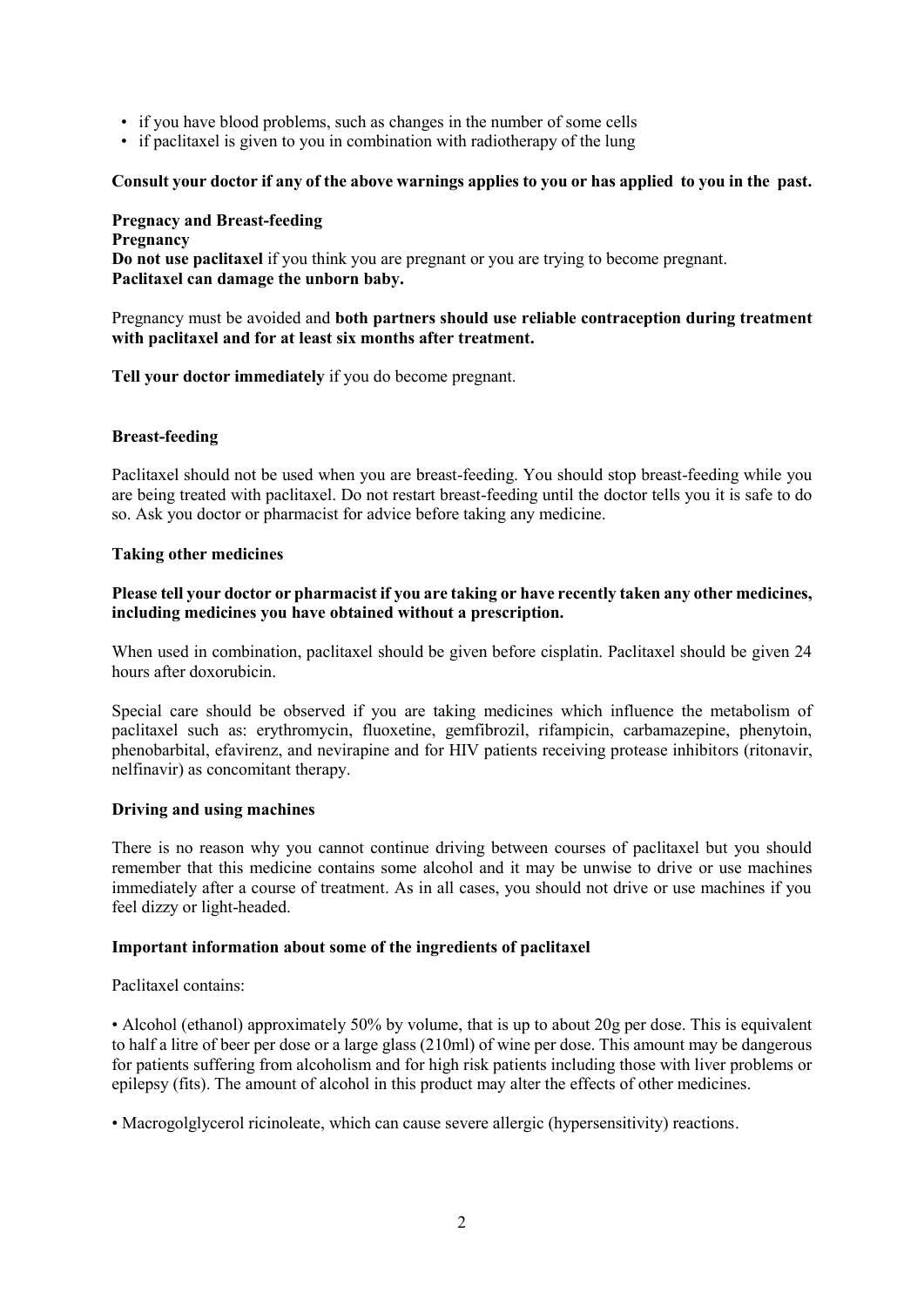# **3. HOW PACLITAXEL IS GIVEN TO YOU**

Your doctor will decide how much paclitaxel you will be given. It is given under the supervision of a doctor, who can give you more information. The dose will depend on the type and the extent of the cancer, and your body surface in square metres  $(m<sup>2</sup>)$  which is calculated from your height and weight. The dose you receive will also depend on results of your blood tests.

Paclitaxel solution has to be diluted before being given to you.

Paclitaxel is given by infusion (a drip) into a vein for 3 hours. Treatment is usually repeated every three weeks. Treatments of AIDS-related Kaposi's sarcoma is repeated every other week.

Depending on the type and severity of the cancer you will receive paclitaxel either alone or in combination with another anticancer agent.

Each time before you are given paclitaxel, you will be given other medicines (premedication) such as dexamethasone, diphenhydramine and cimetidine, or ranitidine.This is necessary to decrease the risk of severe allergic (hypersensitive) reactions (see section 4. Possible Side Effects- Uncommon).

## **If you are given too much paclitaxel**

Your dose will be carefully calculated by the doctors, so overdose is unlikely. However, if too much is given this is likely to make the usual side effects worse, particularly blood disorders, numbness/tingling especially of the hands, legs or feet, and stomach upsets including vomiting and diarrhoea.

# **4. POSSIBLE SIDE EFFECTS**

Like all medicines, paclitaxel can cause side effects, although not everybody gets them. The following side effects may occur after treatment with paclitaxel infusion.

## **The most common side effects are hair loss and decreased blood cell count. Your hair grows back and your blood cell count returns to normal after you have finished your paclitaxel treatment.**

#### **If any of the following happens, tell your doctor immediately:**

- Any abnormal bruising, bleeding, or signs of infection such as a sore throat and high temperature.
- Severe allergic reaction you may experience a sudden itchy rash (hives), swelling of the hands, feet, ankles, face, lips, mouth, or throat (which may cause difficulty in swallowing or breathing), and you may feel you are going to faint.
- Breathlessness and dry cough due to damage to the lung.
- Reaction at the injection site e.g. local swelling, pain, redness.

#### **Very common (affects more than 1 out of 10 people):**

- An effect on the bone marrow, which can cause decreased numbers of some blood cells. This may cause anaemia. It can also lead to infections, mainly urinary tract and upper respiratory tract infections (with reported cases of fatal outcome).
- Decreased number of blood platelets and bleeding.
- Milder allergic (hypersensitivity) reactions, such as flushing and rash.
- Nerve problems affecting the hands and/or feet (peripheral neuropathy\*), which can cause tingling feelings in the skin, numbness and/or pain.

\* Can persist beyond 6 months of paclitaxel discontinuation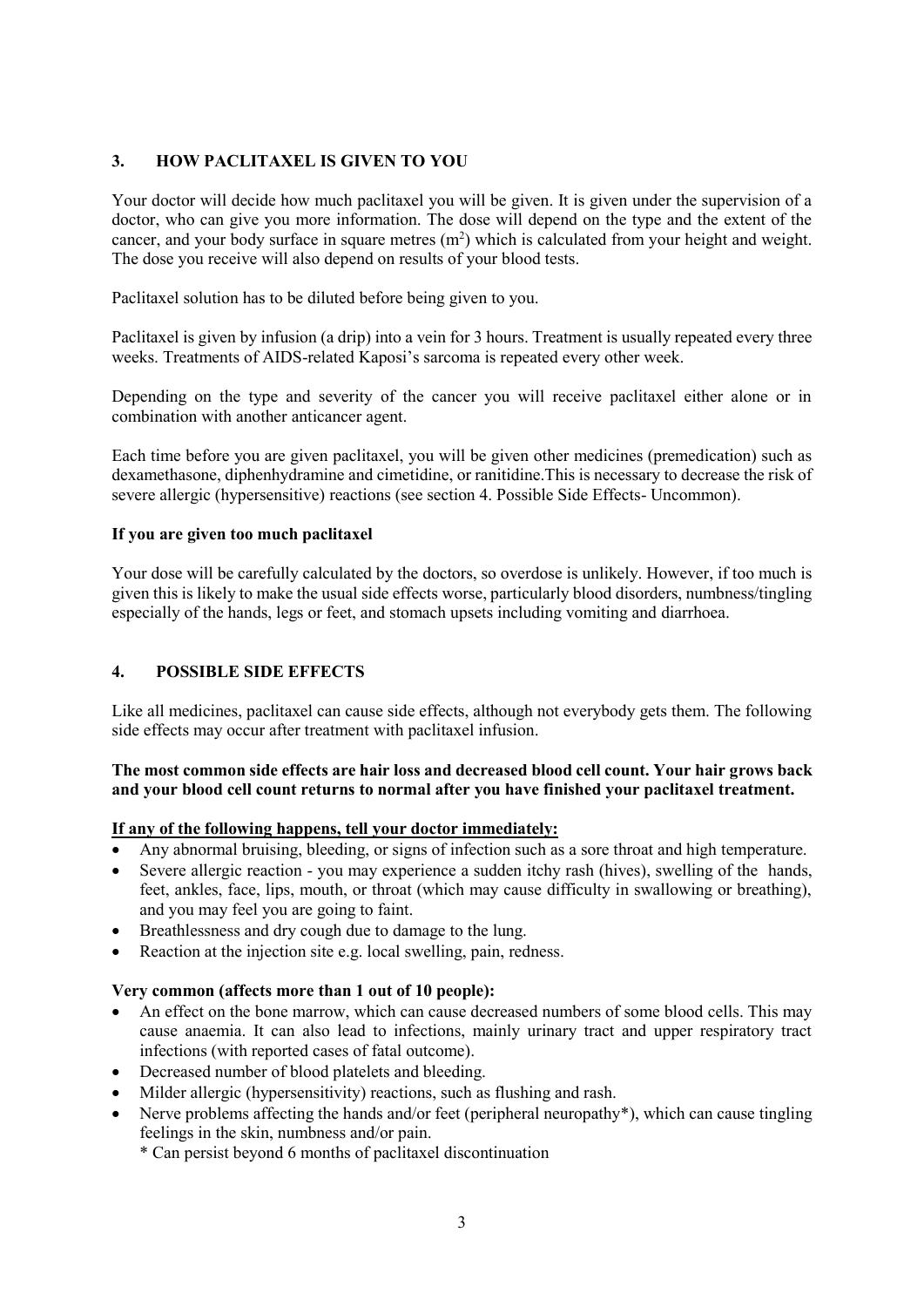- Low blood pressure.
- Feeling sick (nausea), being sick (vomiting) and diarrhoea.
- Hair loss.
- Muscle or joint pain.
- Inflammation of areas such as the lining of the mouth.

# **Common (affects more than 1 out of 100 people):**

- Slow heart beat (pulse).
- Mild changes in nail and skin which soon disappear.
- Painful swelling and inflammation where the injection is given which may cause tissue hardening [occasionally cellulitis, thickening and scarring of the skin (skin fibrosis), death of skin cells (skin necrosis)].
- Changes in blood tests that check how the liver is working.

# **Uncommon (affects less than 1 out of 100 people):**

- A state of shock resulting from blood poisoning.
- Serious allergic (hypersensitivity) reactions with e.g. decreased or increased blood pressure, swelling of the face, difficulty in breathing, skin rash, chills, back pain, chest pain, fast heart beat, abdominal pain, pain in arms and legs, sweating.
- Serious heart problems like heart muscle degeneration (cardiomyopathy), serious changes to your heart's rhythm even with fainting. Heart attack.
- Increased blood pressure.
- Blood clot (thrombosis), inflammation of a vein in connection with blood clots.
- Yellowing of the skin (jaundice).

# **Rare (affects less than 1 out of 1,000 people):**

- Pneumonia.
- Reduced number of a type of white blood cell with fever (febrile neutropenia).
- Serious allergic (anaphylactic) reaction.
- Effects on the nerves, which can cause muscle weakness in the arms and legs.
- Difficulty in breathing, fluid on the lungs, inflammation of the lungs and other lung problems (lung fibrosis, pulmonary embolism), markedly impaired pulmonary function (respiratory failure).
- Itching, rash and reddened skin.
- Weakness, high temperature (fever), dehydration, oedema, feeling ill.
- Blood poisoning.
- Blockage of the intestines, penetration of the wall of the small intestine or large bowel, inflammation of the lining of the belly (peritoneum), inflammation of the intestine caused by inadequate blood supply, inflammation of the pancreas.
- Increased level of the substance creatinine in the blood.

# **Very rare (occurs with less than 1 out of 10,000 of the people):**

- Acute leukaemia (a type of blood cancer), myelodysplastic syndrome (a diverse collection of blood cell disorders).
- Life threatening allergic reaction (anaphylactic shock).
- Loss of appetite, shock due to decreased blood pressure, cough.
- Effects on the nervous system which can cause paralysis of the intestines (gut) and a decrease in blood pressure when standing up or sitting up from a lying down position, fits (epileptic seizures), cramps, confusion, dizziness, alteration in brain function or structure, headache, loss of the ability to coordinate muscular movement.
- Problems with eyesight and visual disturbances, usually in patients given larger doses.
- Reduction or loss of hearing, ringing in the ears (tinnitus), vertigo.
- Abnormal heart rhythm (atrial fibrillation, supraventricular tachycardia).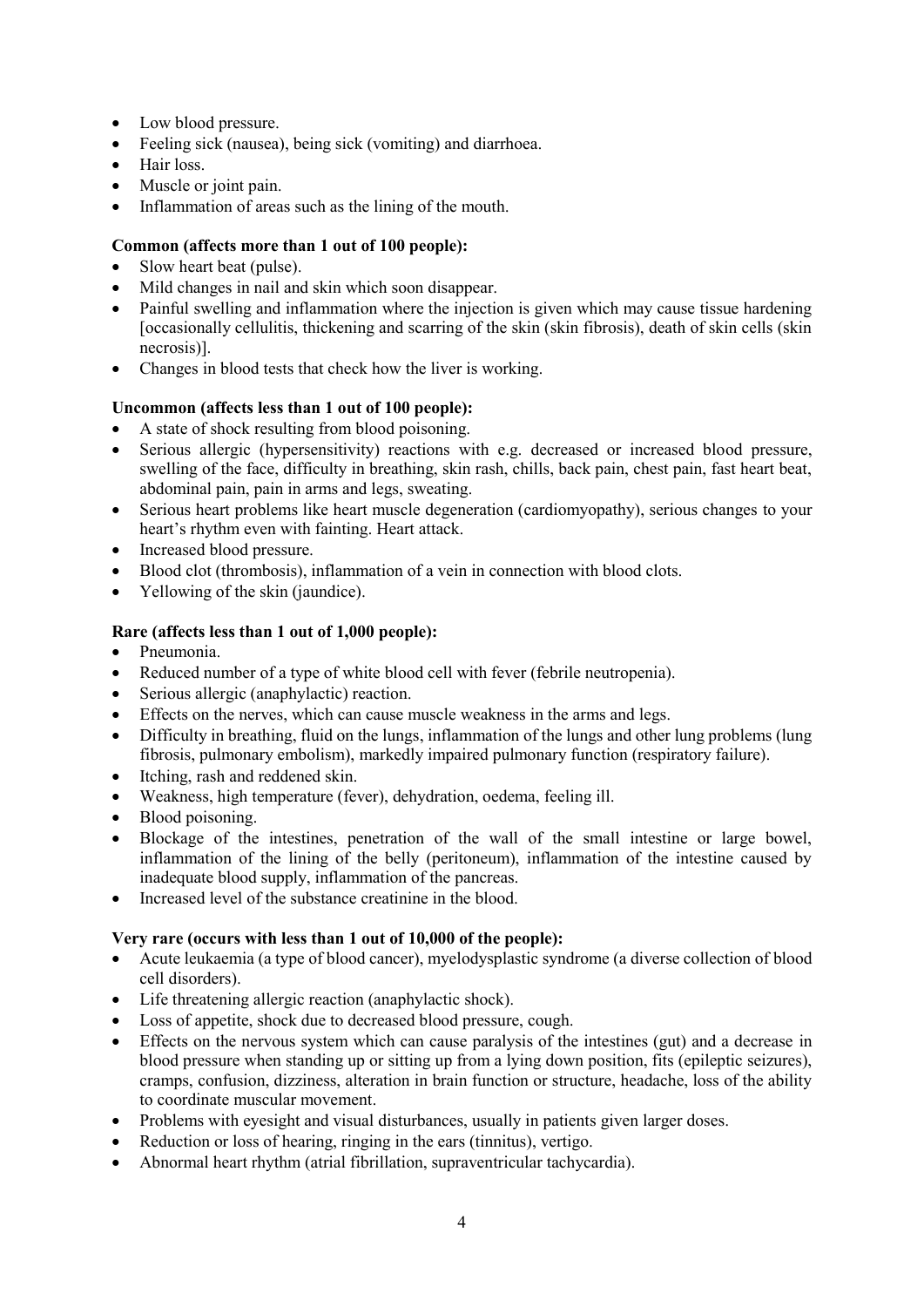- A blood clot in the mesenteric artery, pseudomembranous colitis (an infection of the colon caused by specific bacteria), inflammation of the oesophagus, constipation. Collection of fluid in the abdomen (belly).
- Severe inflammation of the large bowel presenting with fever, watery or bloody diarrhoea, and cramping abdominal pain (neutropenic colitis).
- Death of the liver cells (necrosis of the liver), confusion and other effects (hepatic encephalopathy) caused by changes in the way the liver works (both with reported cases of fatal outcome).
- Hives (urticaria), scaling and shedding of the skin usually accompanied by redness.
- Severe inflammatory eruption of the skin and mucous membranes [severity ranging from erythema multiforme to Stevens-Johnson syndrome to the most serious toxic epidermal necrolysis (TEN)].
- Disintegration of nails. Hands and feet should be protected against sunshine during the treatment time

## **Frequency not known (cannot be estimated from the available data):**

 Redness and swelling of the palms of your hands or soles of your feet which may cause your skin to peel

## **Reporting of side effects**

If you get any side effects, talk to your doctor or pharmacist. This includes any possible side effects not listed in this leaflet. You can also report any side effects directly (see details below). By reporting side effects you can help provide more information on the safety of this medicine.

## **United Kingdom**

Yellow Card Scheme - Website: www.mhra.gov.uk/yellowcard or search for MHRA Yellow Card in the Google Play or Apple App Store.

## **Ireland**

HPRA Pharmacovigilance, Website:www.hpra.ie

# **5. STORING PACLITAXEL**

Keep out of the sight and reach of children.

Keep the vial in the outer carton to protect from light.

Do not use this medicinal product after the expiry date which is stated after "EXP". The expiry date refers to the last day of that month.

Medicines should not be disposed of via wastewater or household waste. Ask your pharmacist how to dispose of medicines no longer required. These measures will help to protect the environment.

# **6. FURTHER INFORMATION**

#### **What paclitaxel contains:**

The active substance is paclitaxel. 1ml of concentrate for solution for infusion contains 6mg paclitaxel.

The other ingredients are citric acid (anhydrous), macrogolglyerol ricinoleate, nitrogen and ethanol 96%.

#### **What paclitaxel looks like and contents of the pack:**

Paclitaxel is a clear, colourless to pale yellow, slightly viscous solution and is packed into glass vials.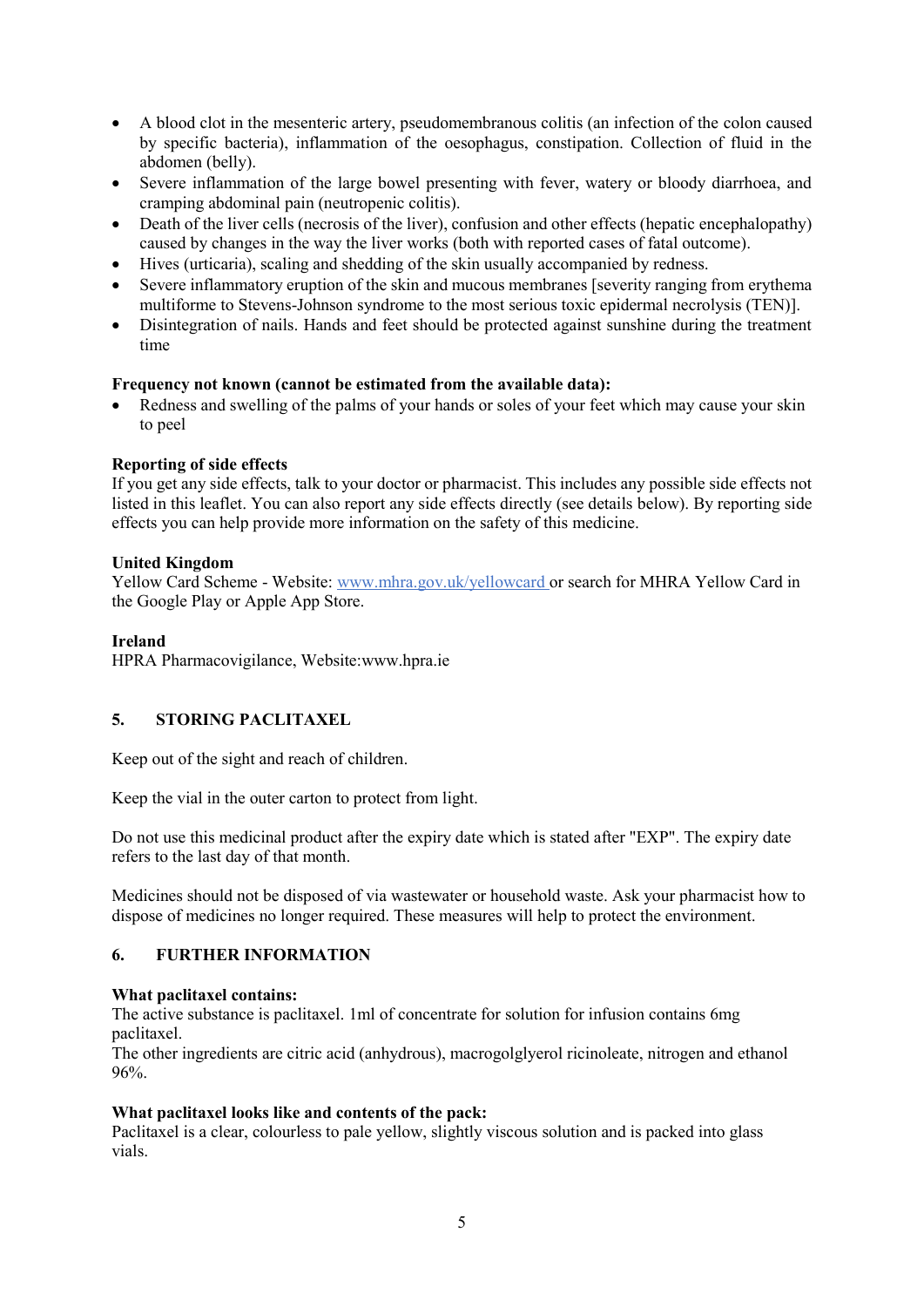# *Pack sizes:*

1 x 5ml vial containing: 30mg paclitaxel in 5ml of solution 1 x 20ml vial containing: 100mg paclitaxel in 16.7ml of solution 1 x 50ml vial containing: 300mg paclitaxel in 16.7ml of solution Not all pack sizes may be marketed.

# **Marketing Authorisation Holder for UK:**

Intrapharm Laboratories Limited, The Courtyard Barns, Choke Lane, Cookham Dean, Maidenhead, Berkshire SL6 6PT, United Kingdom

# **Marketing authorisation holder for Ireland:**

RIEMSER Pharma GmbH, An der Wiek 7, 17493 Greifswald – Insel Riems, Germany

## **Manufacturer:**

Peckforton Pharmaceuticals Ltd, Crewe Hall, Crewe, Cheshire CW1 6UL, United Kingdom

## **This leaflet was last revised in: July 2020**

Tear off---------------------------------------------------------------------------------------------------------------

# **Paclitaxel 6mg/ml Concentrate For Solution For Infusion**

# **INFORMATION FOR HEALTH PROFESSIONALS**

**Handling**: as with all antineoplastic agents, caution should be exercised when handling paclitaxel. Dilution should be carried out under aseptic conditions by trained personnel in a designated area

Protection instructions for preparation of paclitaxel solution for infusion

- 1. Protective chamber should be used and protective gloves as well as protective gown should be worn. If there is no protective chamber available mouth cover and goggles should be used. Upon inhalation, dyspnoea, chest pain, burning throat and nausea have been reported.
- 2. Pregnant women or women who may become pregnant, should not handle this product.
- 3. Opened containers, like injection vials and infusion bottles and used canules, syringes, catheters, tubes, and residuals of cytostatics should be considered as hazardous waste and undergo disposal according to local guidelines for the handling of HAZARDOUS WASTE.
- 4. Follow the instructions below in case of spillage:- protective clothing should be worn broken glass should be collected and placed in the container for HAZARDOUS WASTE - contaminated surfaces should be flushed properly with copious amounts of cold water - the flushed surfaces should then be wiped thoroughly and the materials used for wiping should be disposed as HAZARDOUS **WASTE**
- 5. Precautions should be taken to avoid contact with the skin and mucous membranes. In the event of Paclitaxel being in contact with the skin, the area should be rinsed with plenty of running water and then washed with soap and water. Following topical exposure, tingling, burning and redness have been observed. In case of contact with mucous membranes, wash the contacted area thoroughly with water. If you have any discomfort, contact a doctor.
- 6. In case of contact of paclitaxel with eyes, wash them thoroughly with plenty of cold water. Contact an ophthalmologist immediately.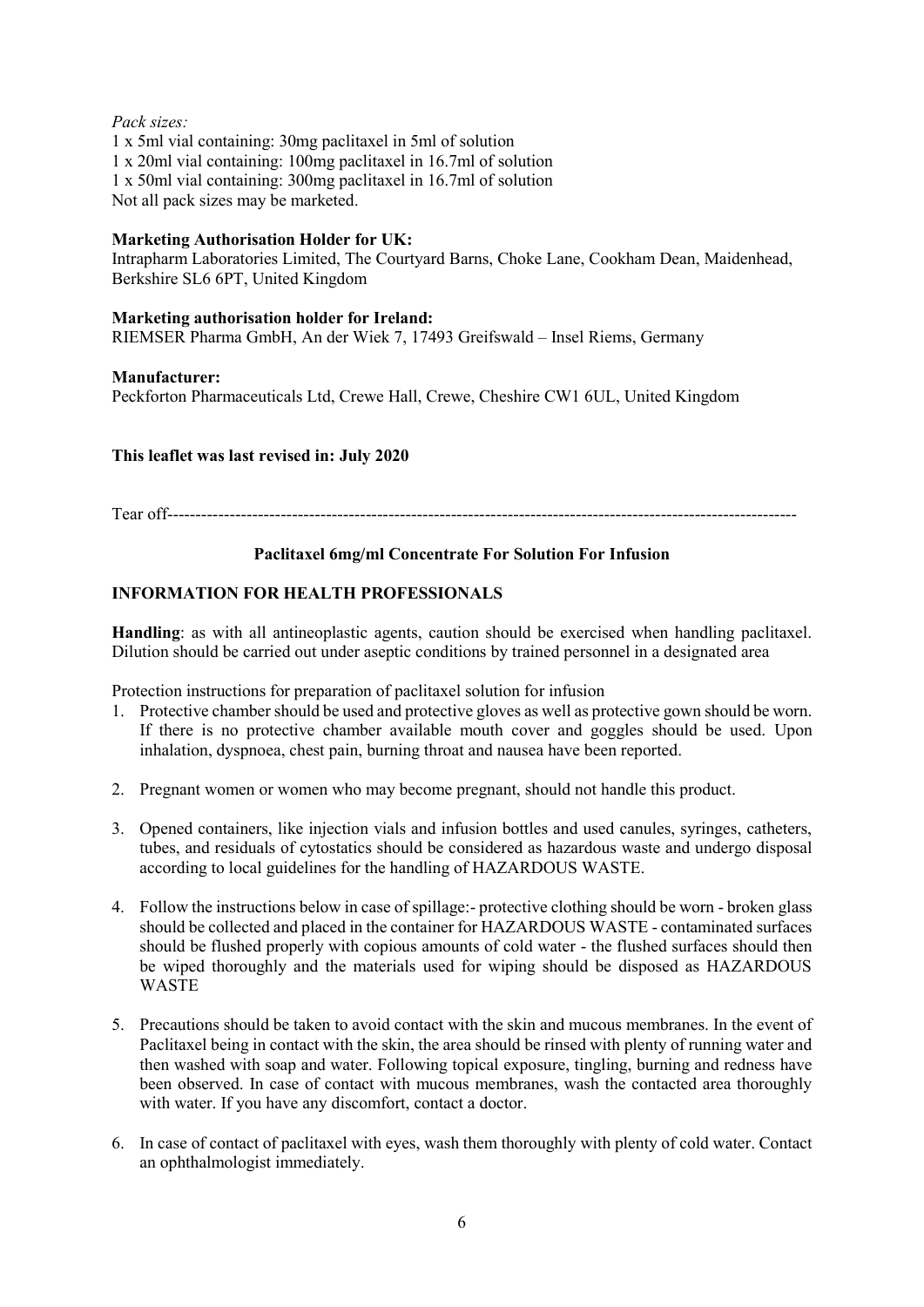If unopened vials are refrigerated, a precipitate may form that redissolves with little or no agitation upon reaching room temperature. Product quality is not affected. If the solution remains cloudy or if an insoluble precipitate is noted, the vial should be discarded.

The Chemo-Dispensing Pin device or similar devices with spikes should not be used since they can cause the vial stopper to collapse, resulting in loss of sterile integrity.

Preparation for IV administration: Prior to infusion, paclitaxel must be diluted, using aseptic techniques, in 0.9% sodium chloride injection, or 5% glucose injection, or 5% glucose and 0.9% sodium chloride injection, or 5% glucose in Ringer s Injection, to a final concentration of 0.3 to 1.2 mg/mL.

Solutions prepared for infusion are stable for 24 hours at 25°C. Following multiple needle entries and product withdrawals, paclitaxel infusion multidose vials maintain microbial, chemical and physical stability for up to 28 days at 25°C. Other in-use storage times and conditions are the responsibility of the user. Diluted solutions should not be refrigerated.

Upon preparation, solutions may show haziness, which is attributed to the formulation vehicle, and is not removed by filtration. Paclitaxel infusion should be administered through an in-line filter with a microporous membrane ≤0.22µm. No significant losses in potency have been noted following simulated delivery of the solution through IV tubing containing an in-line filter.

There have been rare reports of precipitation during paclitaxel infusions, usually towards the end of a 24 hour infusion period. Although the cause of this precipitation has not been elucidated, it is probably linked to the supersaturation of the diluted solution. To reduce the precipitation risk, paclitaxel should be used as soon as possible after dilution and excessive agitation, vibration or shaking should be avoided. The infusion sets should be flushed thoroughly before use. During infusion the appearance of the solution should be inspected regularly and the infusion should be stopped if precipitation is present.

To minimise patient exposure to DEHP, which may be leached from plasticised PVC infusion bags, sets, or other medical instruments, diluted paclitaxel solutions should be stored in non- PVC bottles (glass, polypropylene) or plastic bags (polypropylene, polyolefin) and administered through polyethylene-lined administration sets. Use of filter devices (eg. IVEX-2®) which incorporate short inlet and/or outlet plasticised PVC tubing has not resulted in significant leaching of DEHP.

Diluted solution should be for single use only.

#### **Dosage and Method of Administration:**

All patients must be premedicated with corticosteroids, antihistamines, and  $H_2$  antagonists prior to paclitaxel infusion.

#### Ovarian carcinoma

**First-line chemotherapy of ovarian carcinoma:** although other dosage regimens are under investigation, a combination regimen of paclitaxel infusion and cisplatin is recommended. According to duration of infusion, two doses of paclitaxel infusion are recommended: paclitaxel infusion 175 mg/m<sup>2</sup> administered intravenously over 3 hours, followed by cisplatin at a dose of 75 mg/m<sup>2</sup> every three weeks or paclitaxel infusion 135 mg/m<sup>2</sup>, in a 24-hour infusion, followed by cisplatin 75 mg/m<sup>2</sup>, with a three week interval between courses.

**Second-line chemotherapy of ovarian carcinoma:** the recommended dose of paclitaxel infusion is 175 mg/m<sup>2</sup> administered over a period of three hours, with a three week interval between courses.

Breast carcinoma